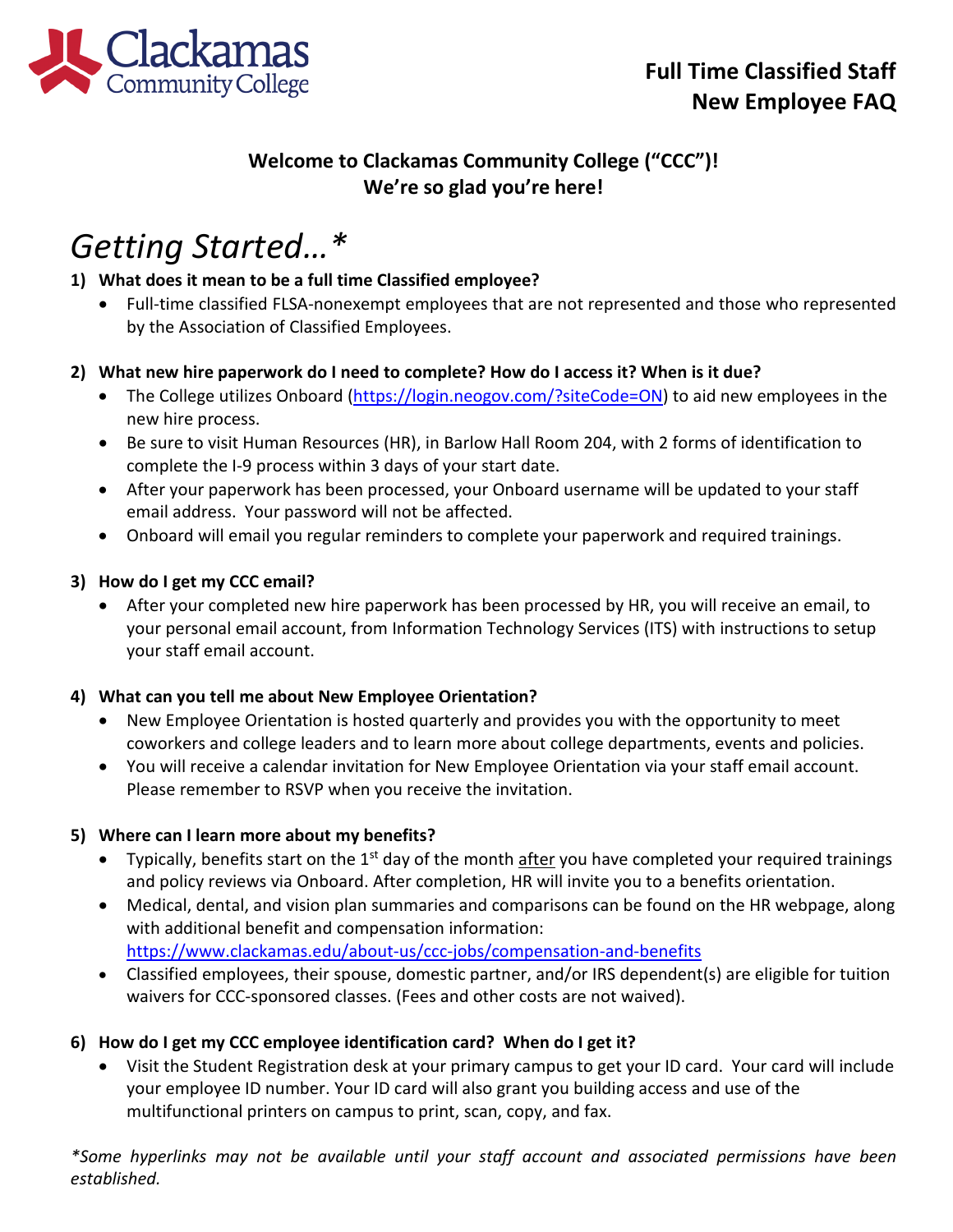

# *Getting Ahead…\**

# **7) What do I need to know about probation?**

- Classified employees serve a 6-month probation.
- Vacation and personal leave are not available to use during probation.

# **8) How and when do I get paid?**

- Pay periods run from the  $20^{th} 19^{th}$  of each month, and pay day is the last workday of each month.
- Classified employees submit time cards via myClackamas by the  $19<sup>th</sup>$  of each month.
- Copies of your pay stub are available via myClackamas > Employee Information > Pay Advice.
- Salary increases generally happen on July  $1<sup>st</sup>$  of each year. Increases may include a cost of living adjustment and step movement. Increases happen in alignment with the salary schedule that is available on the HR webpage.

<https://www.clackamas.edu/about-us/ccc-jobs/compensation-and-benefits>

# **9) What type of time off do I get at CCC?**

| Time off accrual for classified employees |                                    |                        |                |  |  |
|-------------------------------------------|------------------------------------|------------------------|----------------|--|--|
| <b>Type</b>                               | <b>Accrual</b>                     | <b>Available when?</b> | Limitation/Cap |  |  |
| Vacation Leave                            | 88 hours/year                      | After probation        | 184 hours      |  |  |
| Sick Leave                                | 8 hours/month                      | Upon hire              | None           |  |  |
| Personal Leave                            | 32 hours/year (may<br>be prorated) | After probation        | 32 hours/year  |  |  |

| <b>College observed holidays</b> |                         |  |                 |                            |  |  |
|----------------------------------|-------------------------|--|-----------------|----------------------------|--|--|
| <b>Month</b>                     | Holiday                 |  | Month           | Holiday                    |  |  |
| January                          | -New Year's Day         |  | September       | -Labor Day                 |  |  |
|                                  | -Martin Luther King Day |  |                 |                            |  |  |
| February                         | -President's Day        |  | <b>November</b> | -Veterans' Day             |  |  |
|                                  |                         |  |                 | -Thanksgiving              |  |  |
|                                  |                         |  |                 | -Friday after Thanksgiving |  |  |
| May                              | -Memorial Day           |  | <b>December</b> | -Working day before or     |  |  |
| July                             | -Independence Day       |  |                 | after Christmas            |  |  |
|                                  |                         |  |                 | -Christmas                 |  |  |

• Summer Schedule is from the first week of summer term through Labor Day weekend. During Summer Schedule, the College shifts to a 4-day, 9-hour per day workweek (36 hours). The College is closed Fridays. Classified employees receive their regular pay during summer schedule.

## **10) How can I learn more about access to professional development opportunities and funds?**

• Classified employees have access to professional development funds through Human Resources. More information can be found in the Classified Collective Bargaining Agreement here: <https://www.clackamas.edu/about-us/ccc-jobs/employee-and-supervisor-information>

*\*Some hyperlinks may not be available until your staff account and associated permissions have been established.*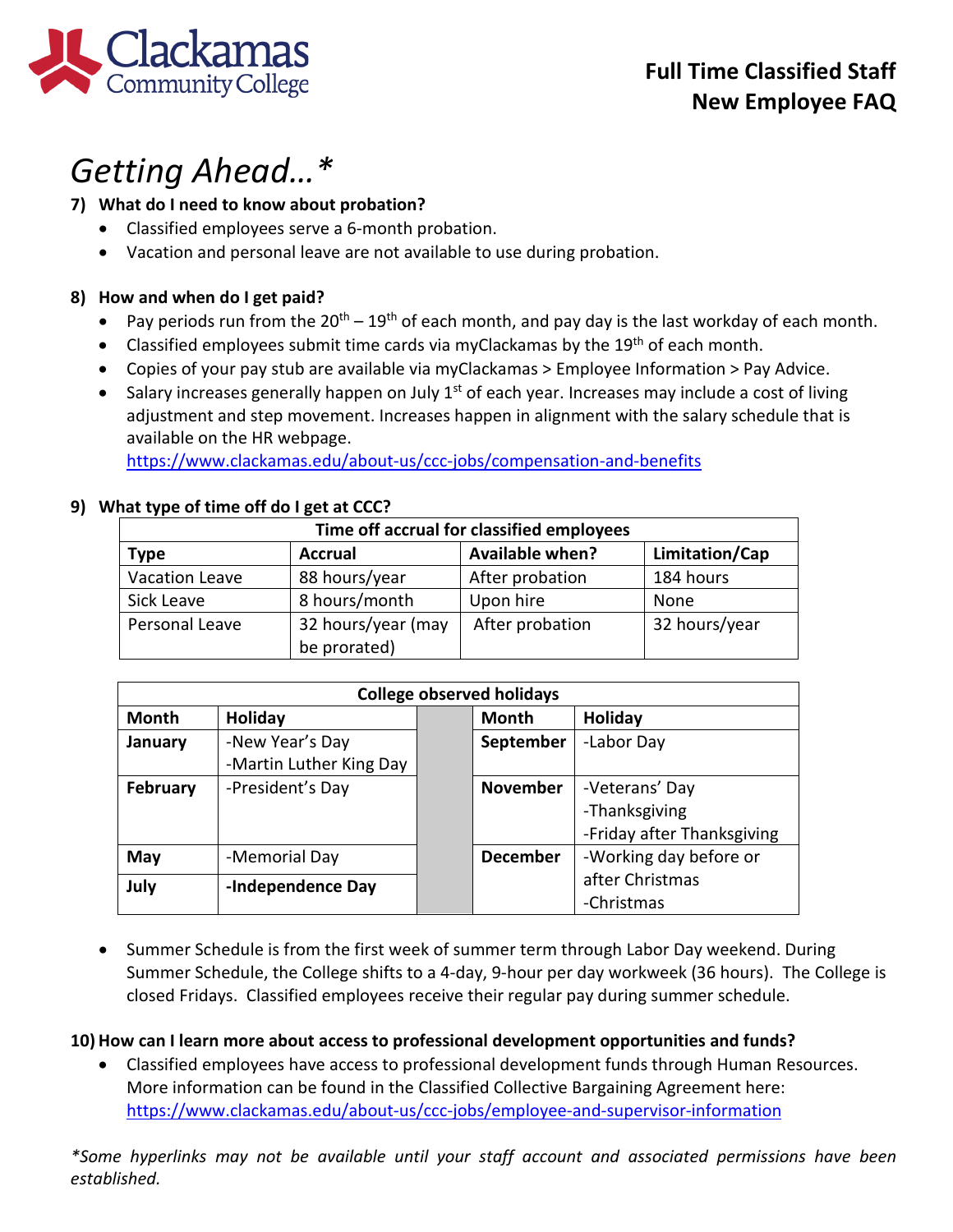

**Clackamas**<br>Community College

The College has a "CCC Service Desk" system for:

- **Information Technology Services (ITS)**
	- $\circ$  ITS provides support for college phones, computers, and other electronic equipment.
	- o ITS can also be reached via:
		- $Phone 503-594-3500$
		- Location Barlow Hall, Room 104

## • **Human Resources (HR) and Payroll**

- o HR and Payroll provide support for employees regarding their benefits, compensation, and payroll.
- o HR and Payroll can also be reached via:
	- $\blacksquare$  Phone 503-594-3300
	- Location Barlow Hall, Room 204

## • **College Relations and Marketing (CRM)**

- o CRM assists with marketing materials, business cards, name badges, and website support.
- o CRM can also be reached via:
	- $\blacksquare$  Phone 503-594-3017
	- Location Barlow Hall, Rooms 223-233
- **Facilities**
	- o Facilities can assist with furniture needs and general repairs.
	- o Facilities can also be reached via:
		- $\blacksquare$  Phone 503-594-6791
		- **Location Lewelling**

## • **Duplication**

- $\circ$  Duplication offers a range of copy and bindery services for campus printing.
- o Duplication can also be reached via:
	- $\blacksquare$  Phone 503-594-6788
	- **Location Lewelling**

To access the Service Desk visit [support.clackamas.edu](https://clackamas.teamdynamix.com/TDClient/Home/) or click on this logo on your CCC computer's Desktop:

## **11) How can I learn more about policies and processes at the College? What resources are available to me to learn more about the College?**

- You will be assigned several tasks in Onboard asking you to review important policies and procedure, as well as several employee trainings.
- Additional resources you may find helpful:
	- o HR Information network drive I:\HR Information
	- o Board Policies <http://policy.osba.org/clackcc/>
	- o CCC's Vision, Mission, Core Themes and Strategic Initiatives <https://www.clackamas.edu/about-us/vision-initatives>

*\*Some hyperlinks may not be available until your staff account and associated permissions have been established.*